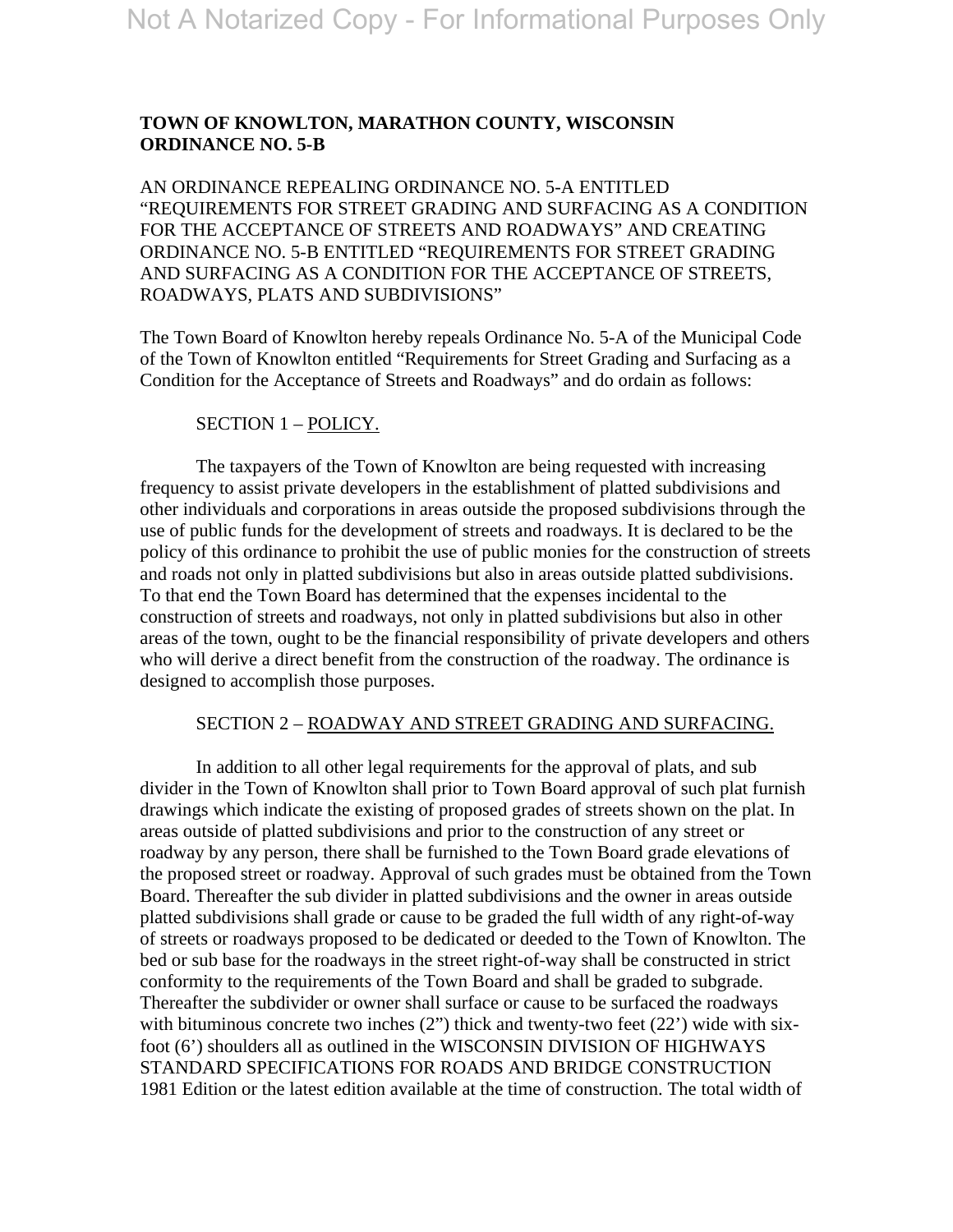any right-of-way as a condition for the acceptance of such roadways or streets by the Town Board shall be four (4) rods. All work shall be inspected by the Chairman and Supervisors of the Town Board or by someone designated by the said Town Board as Inspector. In the event that bituminous concrete cannot be completed immediately upon the construction of the roadway, the Town Board may prescribe a period of time in which the developer or owner would have for the purpose of completing the permanent surfacing. In the event permanent surfacing is not placed upon the street or roadway at the time the Town Board accepts the plat or deed to the right-of-way, the owner or developer shall provide the Town Board with a security deposit in an amount to be determined by the Town Board to insure the ultimate installation of bituminous concrete on the completion of the roadway in conformity with the requirements of this ordinance. No plat shall be approved nor shall any other right-of-way be accepted by the Town Board until all of the conditions of this ordinance shall be met.

#### SECTION 3 – PENALTIES FOR FAILURE TO COMPLY.

 In the event the Town approves a plat in a subdivision or accepts the deed to a roadway or street right-of-way prior to the installation of bituminous concrete surfacing in accordance with the requirements of this ordinance and thereafter the sub divider or other person shall fail to install said permanent surfacing, no further building permits shall be issued for the construction of dwellings within the subdivision or upon lands abutting such roadways outside platted subdivisions which are owned by the owner or developer or any other person until said roads are completed in accordance with the requirements of this ordinance. In addition thereto the Town of Knowlton may at its option either through any available public agency or by contract or arrangement with private persons complete the streets to the requirements of this ordinance and the costs and expenses thereof shall be reimbursed to the Town out of security deposited by the said sub divider or owner with any excess costs or expenses to be the responsibility of said sub divider or owner. In addition thereto the Town may at its option assess the abutting property owners for any costs and expenses incurred in connection with the installation of said streets and/or roadways by the Town.

#### SECTION 4 – REPEAL OF CONFLICTING ORDINANCES

All ordinances or parts of ordinances in conflict herewith are hereby repealed.

#### SECTION 5 – EFFECTIVE DATE

 This ordinance shall be in full force and effect form and after its passage and publication as provided by law.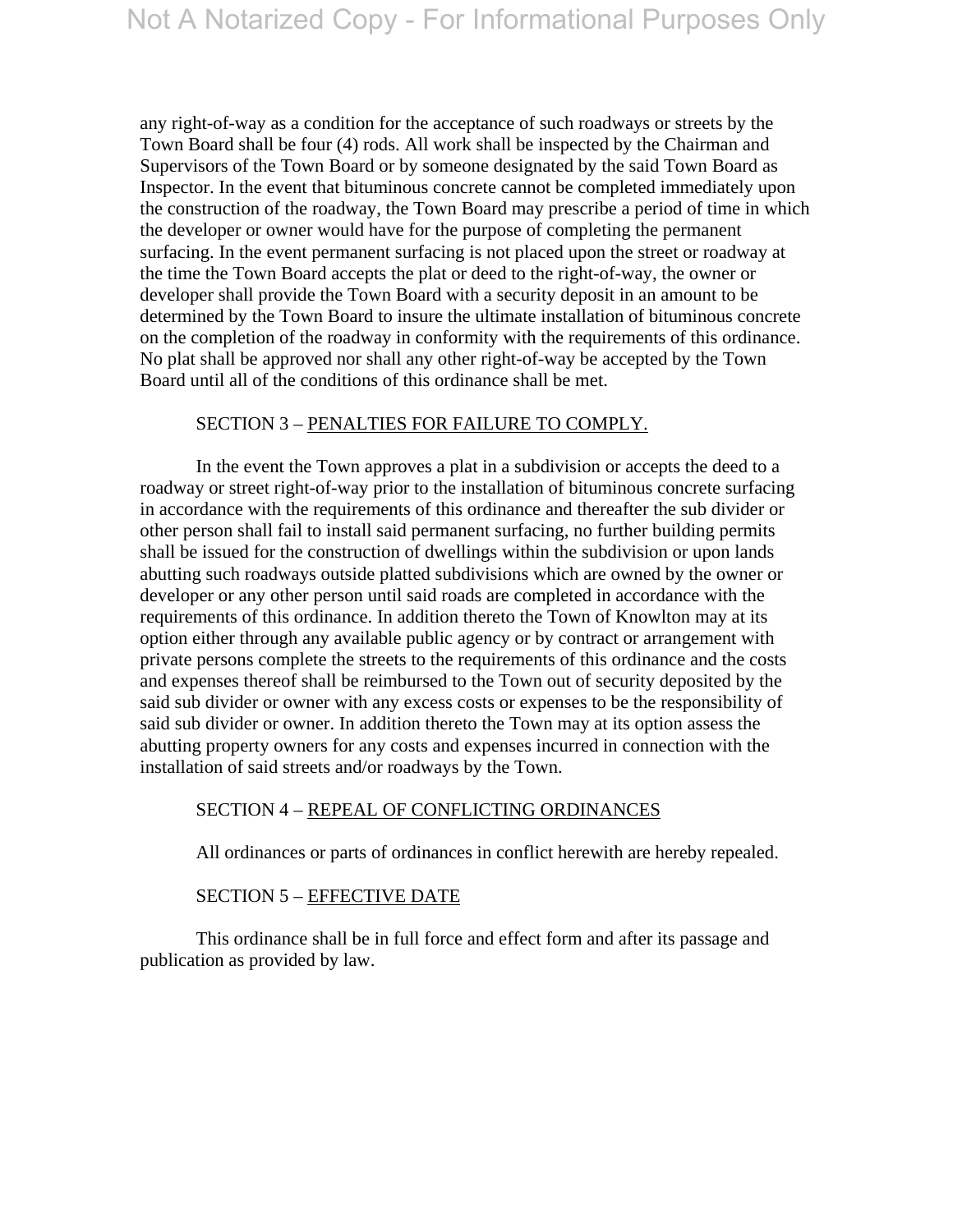### **TOWN OF KNOWLTON, MARATHON COUNTY, WISCONSIN AMENDMENT #1, ORD. #5-B Section 2, Roadway & Street Grading & Surfacing**

This amendment refers to the sentence:

"Thereafter the sub divider or owner shall surface or cause to be surfaced the roadways with bituminous concrete two inches (2") thick and twenty-two feet (22') wide with sixfoot (6') shoulders all as outlined in the Wisconsin Division of Highways Standards, etc.."

The Town Board of Knowlton, now therefore amends the sentence read:

"Thereafter the sub divider or owner shall surface or cause to be surfaced the roadways with bituminous concrete three inches (3") thick and twenty-two feet (22') wide with sixfoot (6') shoulders all as outlined in the Wisconsin Division of Highways Standards, etc.."

This amendment shall be in full force and effective as the approved date of June 27, 2005.

ADOPTED: July 11, 2005 PUBLISHED: July 14, 2005